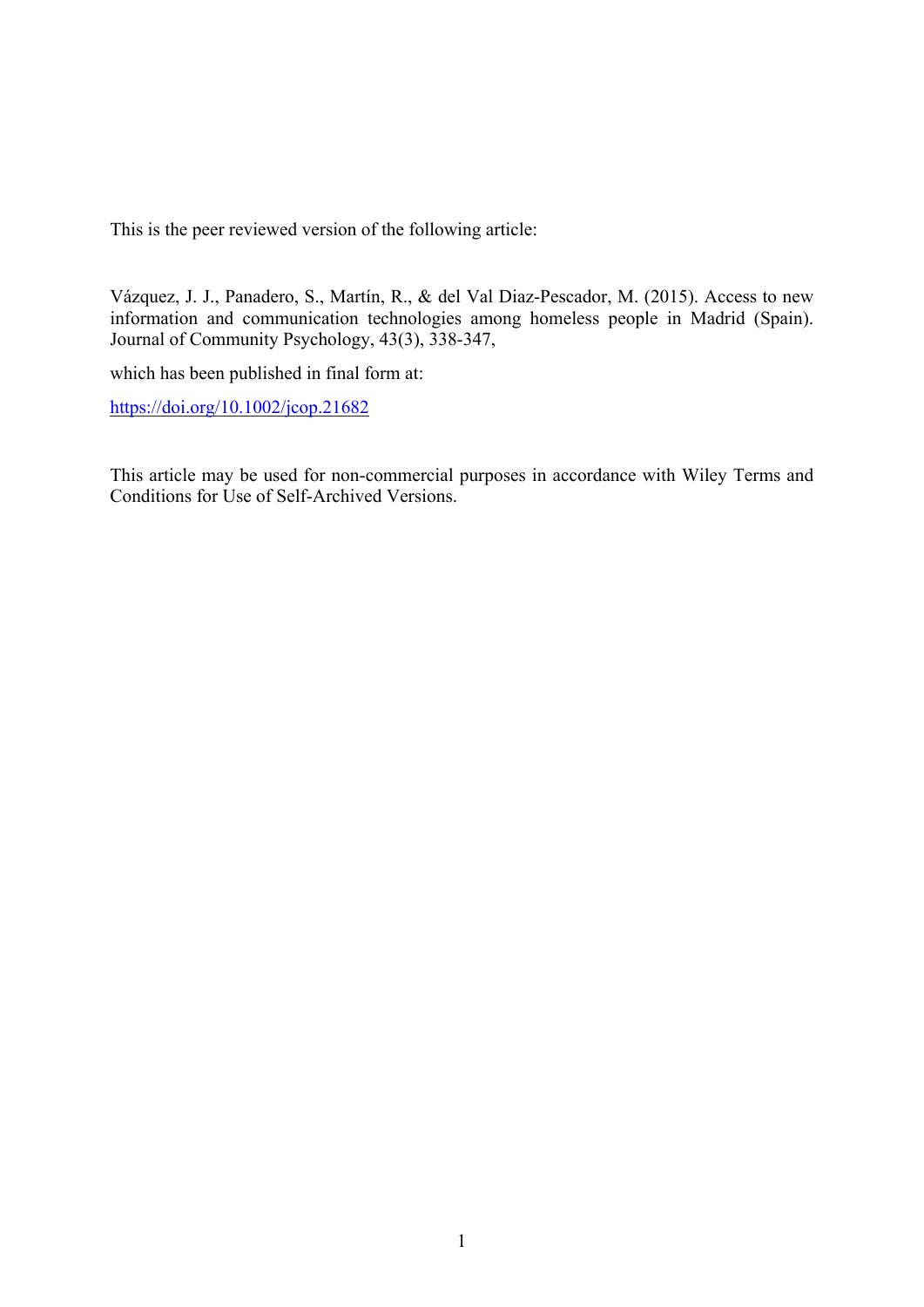## **Accepted version of the article:**

## **Vázquez, J. J., Panadero, S., Martín, R., & del Val Diaz‐Pescador, M. (2015). Access to new information and communication technologies among homeless people in Madrid (Spain).** *Journal of Community Psychology, 43***(3), 338-347. DOI: doi.org/10.1002/jcop.21682**

**Copyright: © Wiley Periodicals, Inc.** 

# **ACCESS TO NEW INFORMATION AND COMMUNICATION TECHNOLOGIES AMONG HOMELESS PEOPLE IN MADRID (SPAIN)**

José Juan Vázquez<sup>1</sup>, Sonia Panadero<sup>2</sup>, Rosa Martín<sup>1</sup>, and María del Val Diaz-Pescador<sup>1</sup>

- 1. University of Alcalá.
- 2. Complutense University of Madrid.

**Corresponding author**: José Juan Vázquez, Ph.D. Área de Psicología Social. Facultad de Documentación. Universidad de Alcalá. Aulario María de Guzmán. C/ San Cirilo, s/n. 28801 Alcalá de Henares. Madrid. España. E-mail: jj.vazquez@uah.es.Tel. (34) 91 885 2400

**Funding statement**: This research was supported by the "Dirección General de Investigación Científica y Técnica" of the "Ministerio de Economía y Competitividad" of Spain, in the "VI Plan Nacional de Investigación Científica Desarrollo e Innovación Tecnológica" (Ref. FEM2012-35053).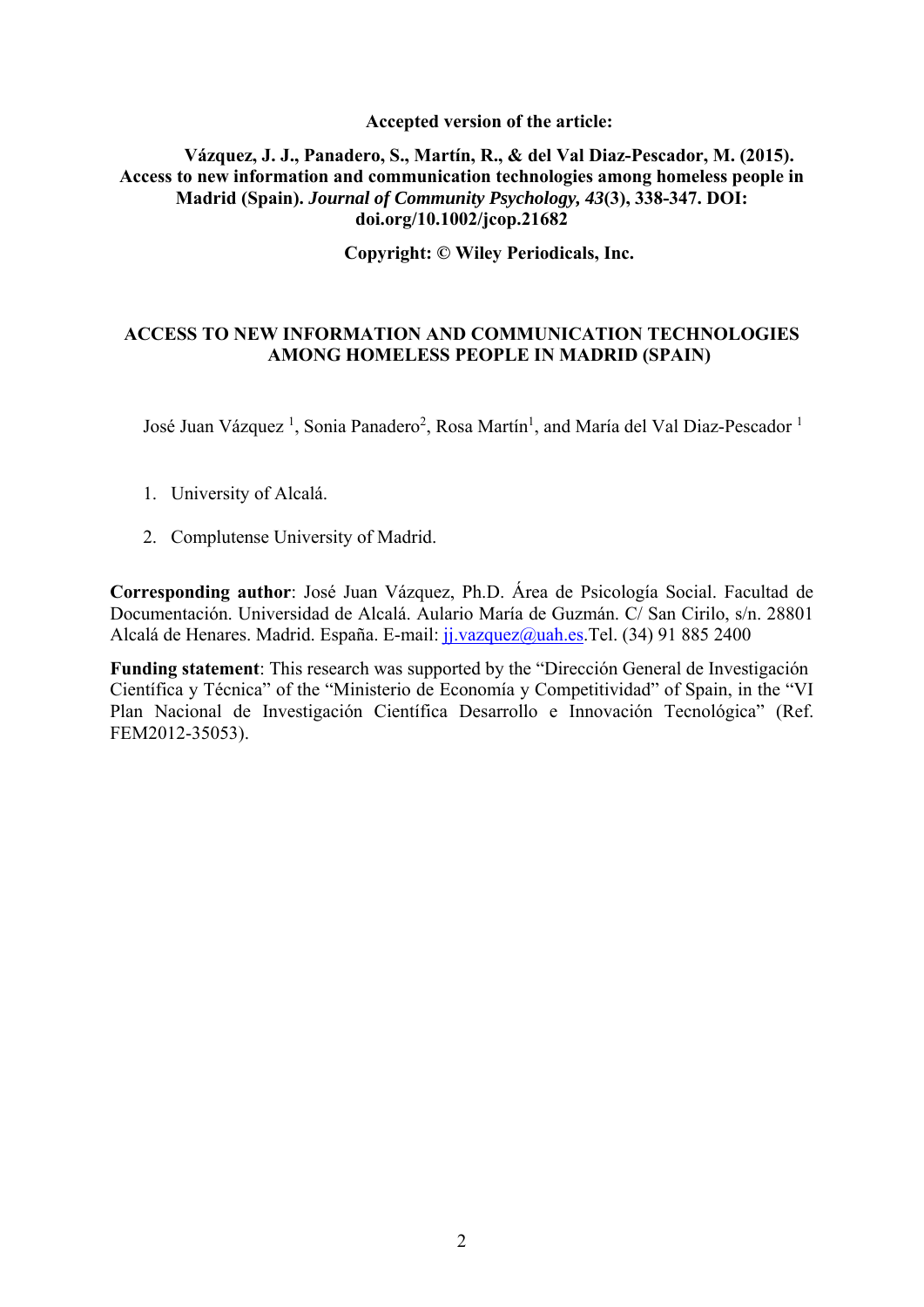#### **Abstract**

The article analyzes access to various information and communication technologies – ICTs-(mobile phone, computer, Internet, e-mail and social network site) among a representative sample of homeless people in Madrid. The information was collected using a structured interview. The results show that new ICTs are used to some extent among homeless people in Madrid, although at much lower percentages than the general population in Spain. We observed a relatively widespread use of mobile phones, a medium-low level use of the Internet, computer and e-mail, and hardly any use of social networks, with significant differences according to the interviewees' age, level of education and Sapanish or foreign nationality. The digital divide has an especially negative effect on elderly homeless people, those with lower levels of education and those of Spanish origin.

**Keywords:** homeless, mobile phone, Internet, social network site, social inclusion.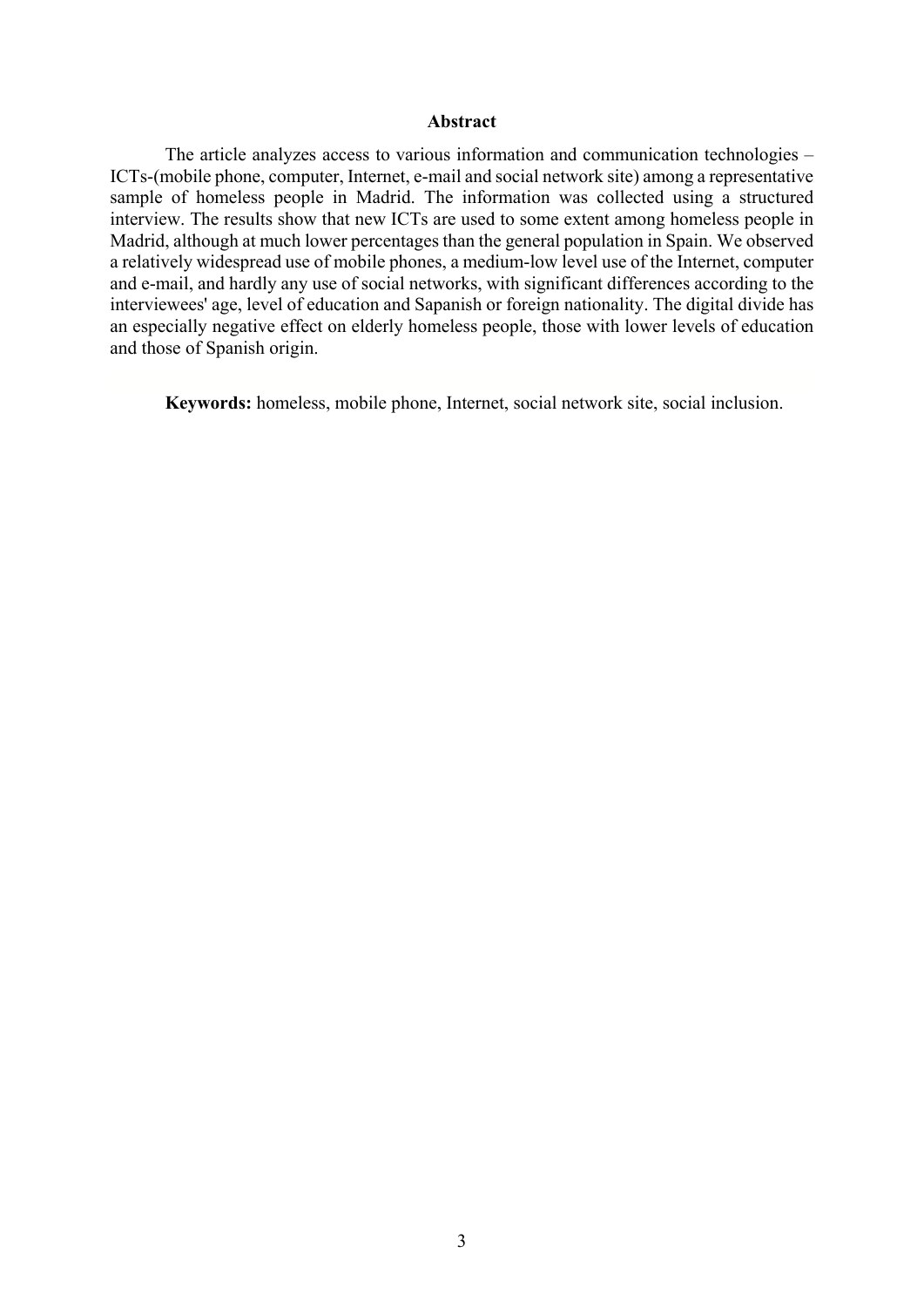#### **Introduction**

In Spain, a fifth of the population (21.8%) lives below the poverty line (EUROSTAT, 2012), with homeless people, due to their highly precarious situation, forming the bottom rung of social exclusion. The Spanish National Institute of Statistics estimates that the homeless population in Spain cared for in accommodation and food distribution centres amounts to 22,938 people (INE, 2012a), and various non-governmental organizations estimate that there are more than 50,000 homeless people. Homeless people not only live in a situation of extreme poverty, but also suffer from strong family and social disengagement, and have great difficulties in achieving social/employment reintegration and significant health problems (Muñoz, Vázquez, Bermejo, & Vázquez, 1999). There are many factors that can lead to people sliding into homelessness and remaining in that situation (Muñoz, Vázquez & Vázquez, 2004). Although difficulties in accessing and using new information technologies and communication technologies (ICTs) properly do not appear to play a role in the onset and persistence of homelessness, problems with access to these technologies may be an aspect that in combination with other circumstances, hinders social inclusion processes among homeless people.

Society has experienced major social, cultural and economic changes in recent years, which have largely been due to the impact of the new ICTs in the development of the "knowledge society" (UNESCO, 2005). These new ICTs, and the Internet in particular, can generate knowledge, foster social relationships and break down barriers of time and space. According to Miguel, Rotger and García (2004), use of ICTs is the main aspect of the knowledge society in individuals' inclusion/exclusion from employment and society, especially among the most disadvantaged groups. Today, a life lived on the fringes of the ICTs can lead to significant difficulties in various contexts (work, education, relationships, leisure, etc.). For example, seeking work, continuous training, creating and maintaining social networks, leisure management and access to information now only take place to a large extent by means new technologies. As a result, digital inclusion entails more than just the acquisition of information resources (Bure, 2005); the everyday social relations that are built and maintained using ICTs are also important. Both social inclusion and digital inclusion are concepts that hold normative connotations, in which inclusion is seen as a goal to which policy initiatives should aspire.

According to Raya and Santolaya (2009), living on the fringes of the ICTs is an additional factor in exclusion, as well as various factors related to employment, social, economic, political and cultural aspects. This means that the "digital divide" reinforces exclusion among specific sectors of the population in social difficulties, such as immigrants, ethnic minorities and homeless people. It is therefore essential to design policies to foster access to and use of ICTs among the most socially excluded groups and areas.

A common stereotype is that homeless people do not have access to digital and information technology (Eyrich-Garg & Rice, 2012) and when they are able to access the new ICTs, they lack the skills necessary to use them properly. Digital inclusion involves not just access to ICTs (Thomas & Wyatt, 2000) but also 'ICT capability': the necessary skills to use the ICTs concerned, as well as the knowledge of when and how to use them, and the confidence to do so (Faulkner & Kleif, 2003).

In recent years, the most technology that has been most widely disseminated and which has undergone the biggest changes has been the mobile phone. Jenkins (2008) points out that the mobile phone has become an essential tool in the media convergence process, and one of the most widely used media in both the workplace and in individuals' private lives. Mobile phones offer a connection to others without the physical constraints of landlines and may therefore make communication (e.g. access to one's social support networks) more feasible for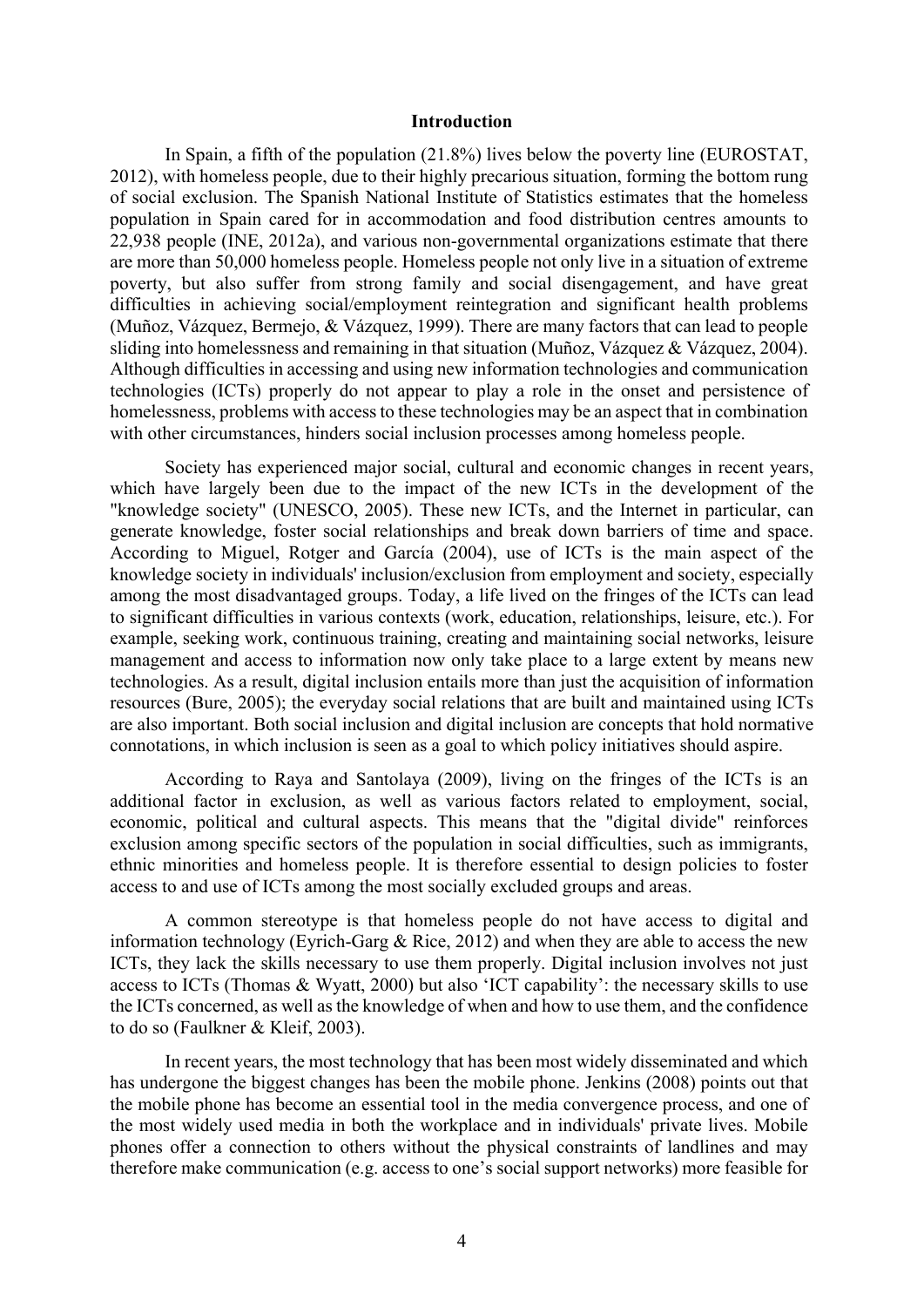homeless individuals. Homeless people who perceive themselves as having greater access to their social support networks have better physical and mental health outcomes, as well as lower rates of victimization (Eyrich-Garg, 2010). This could in turn lead to better health outcomes.

Eyrich-Garg (2010) found that in a sample of homeless people who did not use the shelter system in Philadelphia, 44% owned a mobile phone, of which 20% accessed the Internet via their mobile phone. According to the same author, the participants possessed and used mobile phones to increase their sense of safety, responsibility (employment, stable housing, personal business, and sobriety or "clean time"), and social connectedness (Eyrich-Garg, 2010).

Various studies indicate that Internet use among homeless people in developed countries stands at 19%-47% of adults and 84%-93% of adolescents (Eyrich-Garg & Rice, 2012). Computer technology may be an alternative medium for this population to access their social support systems, which, in turn, could lead toward better health outcomes (Eyrich-Garg, 2011). Homeless adolescents and adults use the Internet to obtain employment and housing, seek services, remain socially connected, and have fun (Eyrich-Garg & Rice, 2012).

Use of social networking sites (SNS) appears to be relatively widespread among young homeless people. As a result, for example, SNS usage was assessed for two age-matched young adult samples. One was drawn from a large introductory psychology subject pool in a large public southeastern university in the United States, and the other from homeless young adults who were approached for participation when they entered in two shelters in New York and Los Angeles. In overall terms, technology use was strikingly similar (Guadagno, Muscanell, & Pollio, 2013). These results observed in United States may be similar in other developed countries, suggesting that younger homeless people have joined the use of SNS, with positive implications this might have.

Although various initiatives to narrow the "digital divide" have been implemented at European level, according to Malgesini and González (2005), while digital progress is taking place at a rapid pace, the "digital divide" could be becoming more accentuated among the most disadvantaged members of the population. UNESCO (2005) states that there are various reasons that lead to a lack of access to and use of ICTs, including the level of available economic resources, geography, age, gender, language, education and sociological and cultural origin. Among homeless people in Madrid, all of whom have very little or no economic resources, we observed differences in gender, age, origin and education (Muñoz, Vázquez, & Vázquez, 2004) that could have an impact on access to and use of ICTs.

According to Cabrera (2005), the introduction of ICTs in organizations working towards the social inclusion of people suffering from exclusion in Spain has been a major breakthrough in the fight against the "digital divide". In that author's opinion, the ICTs are an important mediating factor in the fight against social exclusion, and the use of technologies by socially excluded groups is an important means for their integration.

This paper analyzes access to various ICTs (mobile phone, computer, Internet, e-mail and social network site) among a representative sample of homeless people in Madrid.

### **Method**

The research was conducted based on a representative sample of homeless people in Madrid, consisting of 188 participants who were all adults, who the night before the interview was conducted had slept in a shelter or other facility for homeless people, on the street or in a place not designed for sleeping (cash dispensers, abandoned buildings, cars, subways, subway stations, etc.) (Toro, 1998).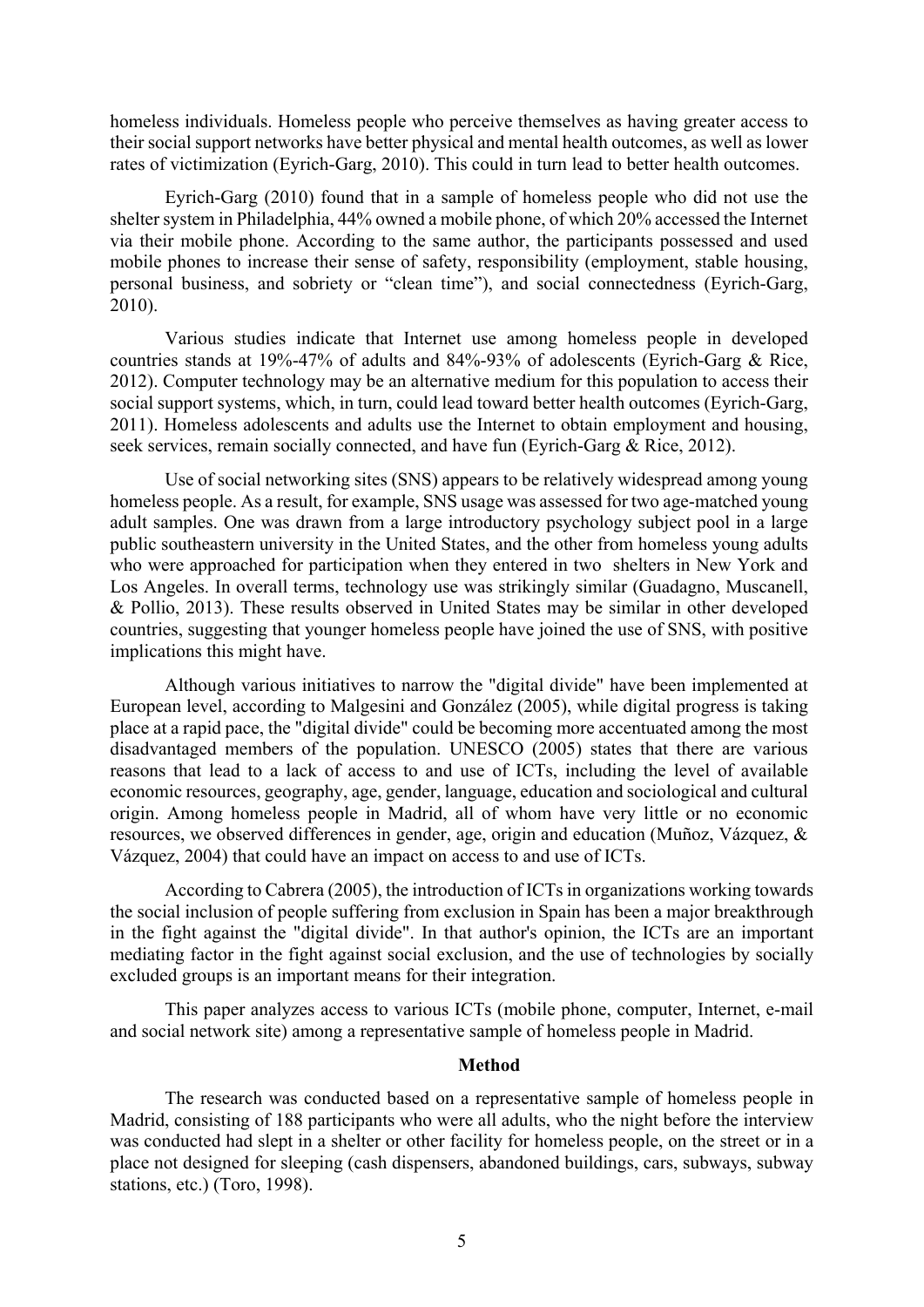The sample size was determined based on the available data for the total number of homeless people in the city of Madrid. We designed a strategy for random sampling in the street and in all shelters for homeless people, selecting a given number of participants proportionately and randomly, according to their capacity. The sample selection in the street was also carried out randomly and proportionally, based on the number of homeless people sleeping in the streets of Madrid according to the figures obtained from the most recent count carried out in the city (Cabrera, Muñoz, & Sánchez, 2008).

The information was gathered using a structured interview designed for this purpose, which enabled the problems associated with some interviewees' difficulties with reading and understanding to be circumvented. It was applied by interviewers who had received prior training to that end. After explaining the aims of the investigation and the treatment that would be given to the data obtained, the informed consent of the participants was requested, and those that took part were assured that their complete anonymity would be respected at all times.

The main characteristics of the homeless people interviewed are shown in Table 1.

*Table 1*. Main sociodemographic characteristics, education and time spent homeless of homeless people in Madrid.

| <b>Characteristics</b>                          | $\mathbf n$ | Percentage/mean  |
|-------------------------------------------------|-------------|------------------|
| <b>Sex</b>                                      |             |                  |
| Male                                            | 158         | 84.0%            |
| Female                                          | 30          | 16.0%            |
| Age (Mean (SD))                                 | 188         | 47.57 (12.17)    |
| <b>Marital status</b>                           |             |                  |
| Single                                          | 100         | 53.2%            |
| Married                                         | 7           | 3.7%             |
| Legally separated or divorced                   | 58          | 30.9%            |
| Separated de facto without legal procedures     | 19          | 10.1%            |
| Widow/er                                        | 3           | 1.6%             |
| Other                                           | 1           | 0.5%             |
| <b>Nationality</b>                              |             |                  |
| Foreign                                         | 53          | 28.2%            |
| Spaniard                                        | 133         | 70.7%            |
| <b>Completed education</b>                      |             |                  |
| None (illiterate)                               | 5           | 2.7%             |
| None (literate)                                 | 6           | 3.2%             |
| Special education                               | 1           | 0.5%             |
| Incomplete primary                              | 11          | 5.9%             |
| Primary                                         | 45          | 23.9%            |
| Secondary/first cycle (until 14 years old)      | 64          | 34.0%            |
| Secondary/second cycle (until 18 years old)     | 32          | 17.0%            |
| University (intermediate degree and above)      | 22          | 11.7%            |
| Slept in one of the following places last month |             |                  |
| In the street                                   | 49          | 26.1%            |
| In an unsuitable place                          | 13          | 6.9%             |
| In a shelter                                    | 132         | 70.2%            |
| Time homeless (Mean (SD))                       | 182         | 7.0 yr. $(8.45)$ |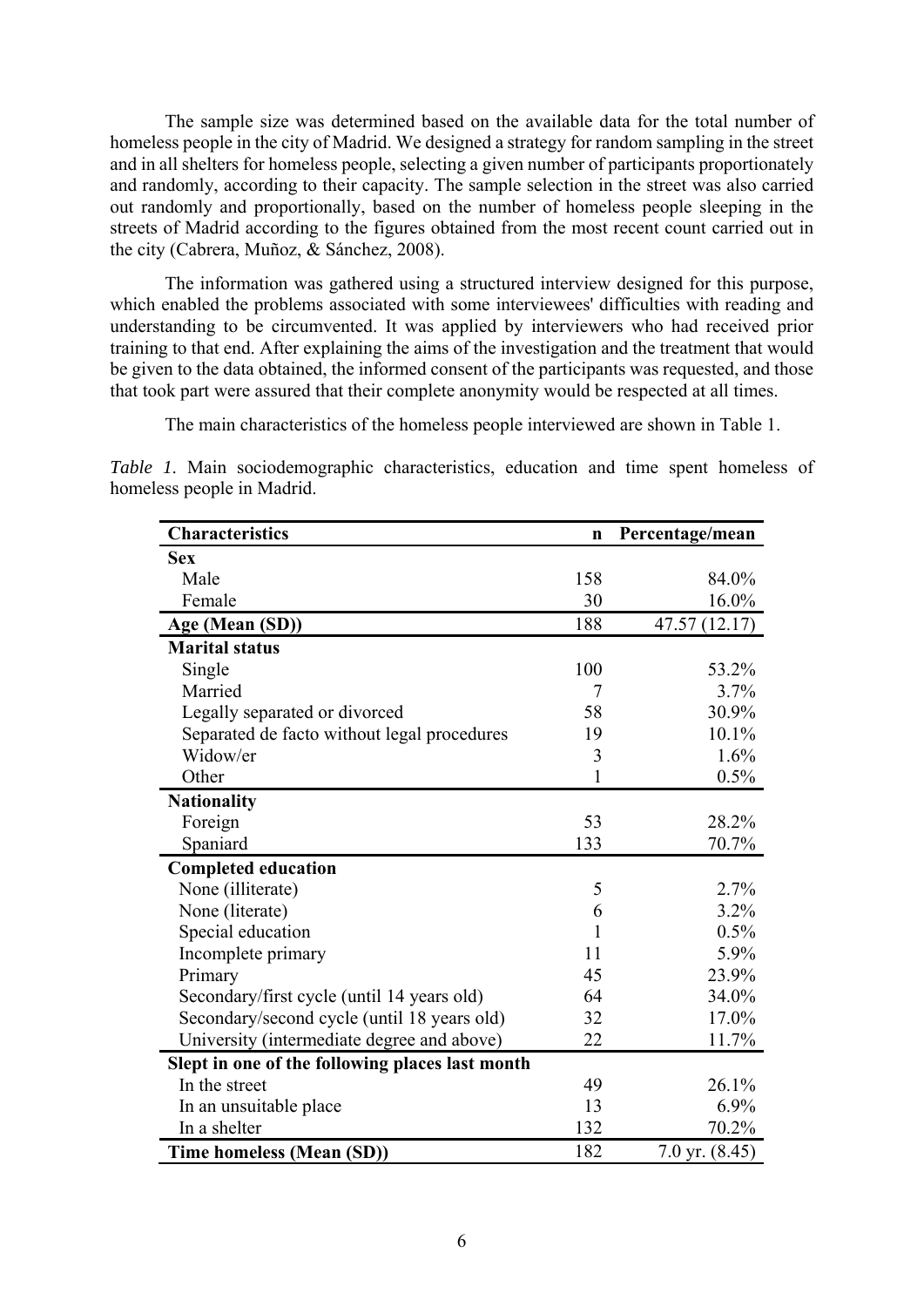As shown in Table 1, the vast majority of homeless people in Madrid were male, of Spanish origin, and their mean age was 48 years old. While more than half of the interviewees were single, 46.3% had been married at some point in their life, although very few were still married when the interview took place. 9.6% had not completed primary education, while 12% had completed some form of university education. The people interviewed had been homeless for a mean period of seven years, and the vast majority reported having slept in a shelter during the month prior to the interview.

The database was developed and processed using the SPSS statistical analysis and data management system (version 19.0 for Windows). The Chi square statistic was used to analyze the nominal variables and the Student-t test for independent samples for the continuous variables. To facilitate analysis of the data, the interviewees were divided into three age groups of similar size (under 42 years old, between 43 and 52 years old and over 52 years old) and into four groups based on the education they had received: no education, primary education, education up to 14 years old, education up to 18 years old, and university education.

### **Results**

The most widely used ICT among homeless people in Madrid is the mobile phone, which is a technology used by 59.0% of those interviewed. 40.4% of homeless people in Madrid use a computer, 37.8% access the Internet and 33.5% have an e-mail address. Seventeen per cent use some sort of social network. No statistically significant differences in terms of these aspects were observed according to the gender of homeless people in Madrid.

Access to new ICTs by homeless people according to the highest level of education completed is shown in Table 2.

| <b>Technologies</b>                | With no<br>education or<br>primary school<br>education<br>$(n=68)$ | <b>Education</b><br>until 14<br>years old<br>$(n=64)$ | <b>Education</b><br>until 18<br>years old<br>$(n=32)$ | University<br>educated<br>$(n = 22)$ | $\chi^2$           |
|------------------------------------|--------------------------------------------------------------------|-------------------------------------------------------|-------------------------------------------------------|--------------------------------------|--------------------|
| Owns a mobile<br>phone             | 50.0 $\%$                                                          | 69.4 %                                                | 50.0 $\%$                                             | 81.8%                                | $10.733$ **        |
| Uses a computer                    | $23.5\%$                                                           | 45.2 $%$                                              | 53.3 %                                                | 63.6 %                               | 15.602**<br>$\ast$ |
| Uses the Internet                  | $23.5\%$                                                           | 41.9%                                                 | $46.7\%$                                              | 59.1 %                               | $11.571**$         |
| Has an e-mail<br>address           | $19.1\%$                                                           | $35.5\%$                                              | $46.7\%$                                              | 54.5 %                               | 13.129**           |
| Use some sort of<br>social network | $7.5\%$                                                            | $22.6\%$                                              | $16.7\%$                                              | 31.8%                                | $9.058**$          |

*Table 2*. Differences in access to new information and communication technologies among homeless people in Madrid based on the highest completed level of education.

\*p≤ .05; \*\*p≤ .01; \*\*\*p≤ .001

As seen in Table 2, there are differences in access to new ICTs depending on the level of education among homeless people in Madrid, so that the higher the educational level, the higher the percentage of interviewees accessing new ICTs. These differences are particularly significant in the field of information technology. Compared to those with no education or primary education, the percentage of homeless people with university education using a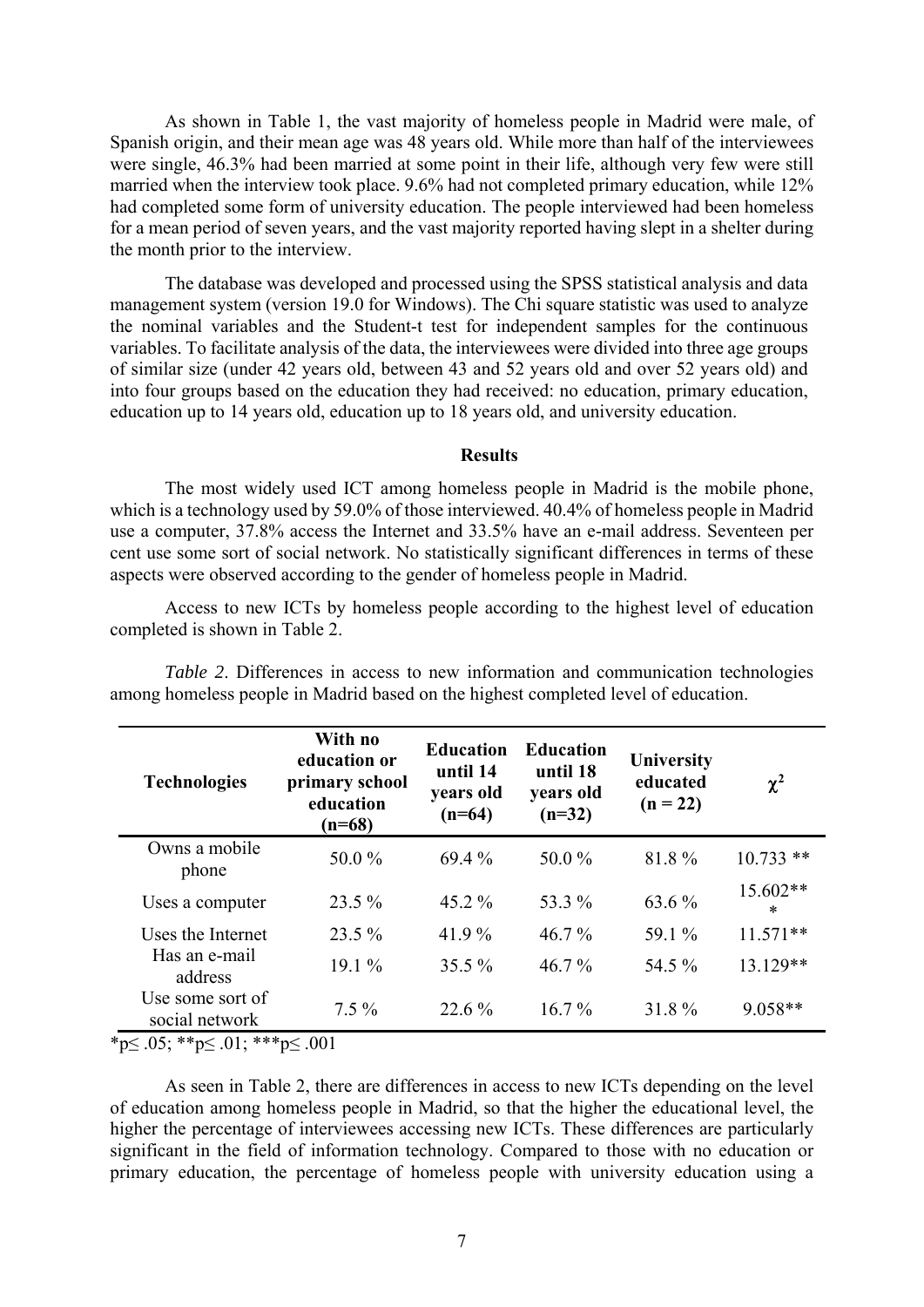computer is 2.7 times higher, the percentage of those using the Internet is 2.5 times higher, the percentage of those with an e-mail account is 2.8 times higher, and the percentage for those accessing social networks is 4.2 times higher.

The differences in access to new ICTs in terms of the age of homeless people in Madrid are shown in Table 3.

*Table 3*. Differences in access to new information and communication technologies based on age among homeless people in Madrid.

| <b>Technologies</b>             | Up to $42$<br>years old<br>$(n=58)$ | 43 to 52<br>years old<br>$(n=66)$ | Over 52<br>years old<br>$(n=64)$ | $\chi^2$  |
|---------------------------------|-------------------------------------|-----------------------------------|----------------------------------|-----------|
| Owns a mobile phone             | 75.4 %                              | 50.8%                             | 56.5 %                           | $8.309**$ |
| Uses a computer                 | $70.2\%$                            | 41.5 $%$                          | 14.5 $%$                         | 37.951*** |
| Uses the Internet               | $70.2\%$                            | 32.3 %                            | 16.1 $%$                         | 38.278*** |
| Has an e-mail address           | 59.6 %                              | 32.3 %                            | $12.9\%$                         | 28.988*** |
| Use some sort of social network | 35.1 $%$                            | $17.2\%$                          | $1.6\%$                          | 23.070*** |

 $*p \leq .05; **p \leq .01; **p \leq .001$ 

As shown in Table 3, as the age of the homeless people falls, the percentage of them accessing new ICTs increases, with the exception of mobile phones, where there are no significant differences between homeless people aged between 43 and 52 years old and those over that age. In particular, we observed differences in access to new ICTs among those aged under 43 years old and those over 52 years old. Compared to the latter group, the percentage of those under 43 years old using a mobile phone is 1.3 times higher, the percentage of those using computers and the Internet is 4.5 times higher, the percentage of those with an e-mail account is 4.6 times higher, and the percentage of those using some sort of social network is 21.9 times higher.

Homeless people who own a mobile phone have a significantly lower mean age  $(M=45.93$  years old; SD=13.204) than those who do not own one  $(M=49.97$  years old; SD=10.193) (t(182)=2.218; p=.021). Similarly, the interviewees who use a computer have a significantly lower mean age (M=40.70 years old; SD=10.798) than those who do not use one  $(M=52.34$  years old; SD=10.846) (t(182)=7.184; p=.000); those using the Internet have a significantly lower mean age ( $M=40.21$  years; SD=11.089) than those who do not ( $M=52.13$ years old; SD=10.596) (t(182)=7.297; p=.000) and those with an e-mail account have a significantly lower mean age (M=40.38 years old; SD=11.156) than those who do not have one  $(M=51.26 \text{ years old}; SD=11.092)$   $(t(182)=6.298; p=.000)$ . Likewise, homeless people in Madrid using some kind of social network (SNS) have a significantly lower mean age (M=35.91 years old; SD=11.714) than those who do not use them (M=50.02 years old; SD=10.911)  $(t(181)=6.562; p=.000).$ 

The differences in terms of access to new ICTs in terms of the homeless people's origin (Spaniards vs. foreigners) are shown in Table 4.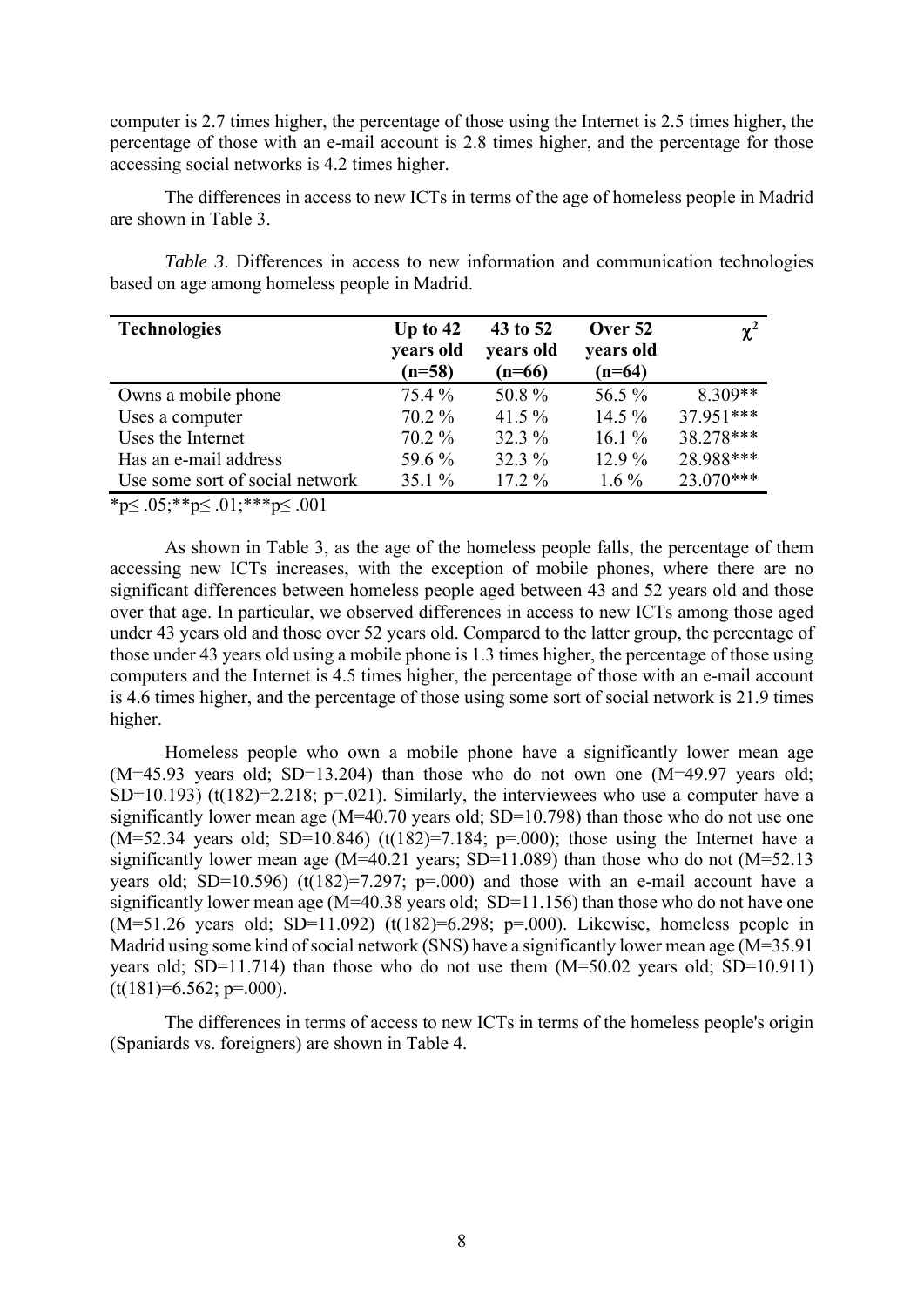| <b>Technologies</b>             | <b>Spaniard</b><br>$(n=133)$ | Foreign<br>$(n=53)$ | $\chi^2$    |
|---------------------------------|------------------------------|---------------------|-------------|
| Owns a mobile phone             | 55.0 %                       | 72.5 %              | $4.727**$   |
| Uses a computer                 | 35.1 $%$                     | 54.9 %              | $5.957**$   |
| Uses the Internet               | 31.3 %                       | 56.9%               | $10.137***$ |
| Has an e-mail address           | 28.2 %                       | 47.1 $\%$           | $5.832**$   |
| Use some sort of social network | $10.0\%$                     | 35.3 %              | $16.511***$ |

*Table 4*. Differences in access to new information and communication technologies based on origin among homeless people in Madrid

 $*_{p} \leq .05; **_{p} \leq .01; **_{p} \leq .001$ 

Table 4 shows the differences in terms of access to new ICTs according to the origin of homeless people in Madrid. In all the cases analyzed, a higher percentage of interviewees of foreign origin than Spaniards used new ICTs. These differences are particularly marked in the use of Internet and social networks, which are used by percentages of foreign-born interviewees that are 1.8 and 3.5 times greater than the Spaniards interviewees respectively.

## **Discussion and Conclusions**

The results obtained suggest that homeless people in Madrid do not live on the fringes of the new ICTs (17% use SNS, 33% have an e-mail address, 38% access the Internet, 40% use a computer, and 59% have mobile phone), although the percentage of those using these technologies is well below that of the general population in Spain (INE, 2012b). This suggests that a digital divide that affects them negatively persists. Although the literature on homeless people contains an implicit perception that this group is disconnected from the rest of society and has limited access to technology (Thompson & Pollio, 2006), the data obtained do not seem to fully confirm these findings, since homeless people are gradually making greater use of the new ICTs. The main reason given for using the Internet, especially among younger homeless people, is to keep in touch with friends and family (Guadagno, Muscanell, & Pollio, 2013).

The most widespread technology among homeless people in Madrid is the mobile phone, possessed by 59%. Although the digital divide debate tends to focus on Internet access, according to Fortunati and Manganelli (2002) and Bure (2005), mobile phones are becoming one of the key technologies in connectivity, and mobile phone uptake can actually be more 'inclusive' than Internet uptake. However, the percentage of homeless people in Madrid with a telephone is low when compared to the general population in Spain, of which 94.3% has a telephone (INE, 2012b). Moreover, as Bure (2005) points out, homeless people who own and use mobiles have to face a series of challenges that hinder their use (e.g. difficulties in preventing them from being stolen, or problems with trading, selling or losing them) and simply keeping a mobile phone operational is also difficult due to problems with access to energy for charging and credit. Facilitating access to mobile telephones for homeless people can positively affect their social inclusion processes, as having a phone can facilitate the maintenance of social networks, seeking employment and residence, and Internet access. Moreover, as noted by Eyrich-Garg (2010), mobile phones could potentially be used by public health/health care providers to disseminate information to homeless people on the street, to enhance communication between homeless people and providers, and to increase access for homeless people to prevention, intervention, and aftercare services.

Cabrera (2005) notes that in Spain, homeless people are one of the groups in suffering from social exclusion that benefit least from the Internet, which is mainly a result of the lack of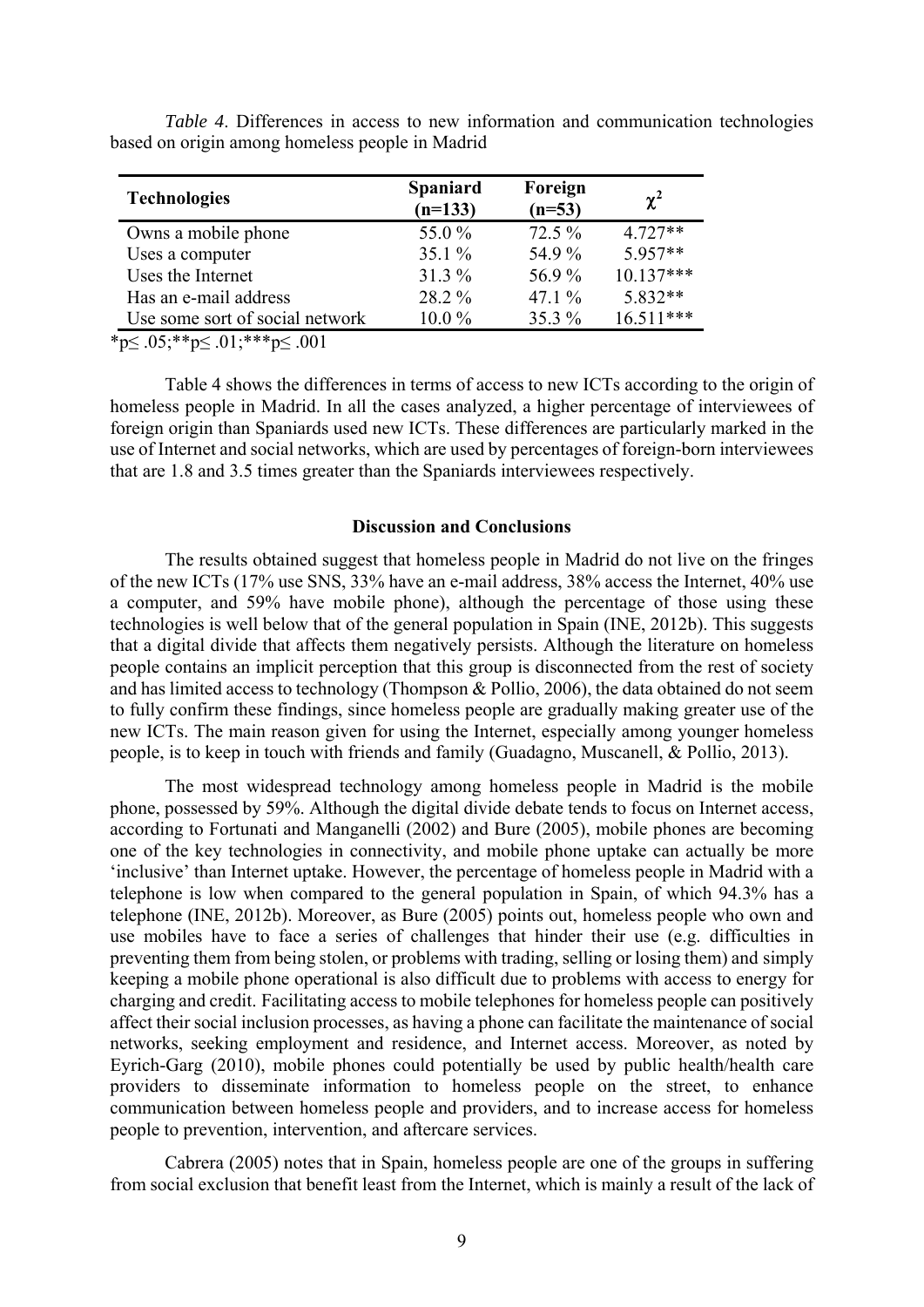public places providing free access to this technology. The results obtained seem to confirm this view, as while 69.8% of the Spanish population have Internet access (INE, 2012b), less than 38% of homeless people in Madrid use this technology. It is Internet access where the digital divide affecting homeless people is particularly apparent, and this issue has potential negative implications for social inclusion processes. As noted by Eyrich-Garg and Rice (2012), the Internet has enormous potential as a tool to improve the lives of individuals experiencing homelessness in terms of social support, advocacy, connection to and rating of services, online education, online intervention scheduling, and online intervention delivery. Furthermore, relationships with different government bodies and agencies are conducted exclusively through the new ICTs to an increasing extent, and as such the digital divide makes homeless people's difficulties in exercising their basic civil rights even more acute.

In Madrid, one in three homeless people said they had an e-mail address, although this does not necessarily mean they use it. As noted by Redpath et al. (2009) in a sample of homeless and indigent drug users, in which 24% had an e-mail account, only 10% had sent or received emails in the previous month. In addition to the problems identified for Internet access among homeless people, communication via e-mail is often difficult. For example, when an email account is accessed on a sporadic basis, passwords are regularly forgotten (Bure, 2005).

Only 17% of homeless people in Madrid use some sort of social networking site (SNS), which is 44.9% of the Internet users. This falls far short of the 91% of the Spanish Internet user population with active SNS (TCAnalysis, 2012). This data observed in Madrid is in contrast to those found by Guadagno, Muscanell, and Pollio (2013), who note that in New York and Los Angeles, college students and homeless young adults appear to be more similar than different in terms of their SNS use, which is almost ubiquitous among both groups. However, homeless young adults use social networking more for purposes of communications and less for recreational activities than undergraduates (Guadagno et al., 2013).

Sadly, even homeless people who routinely use new ICTs continue to suffer from social exclusion to a great extent. As noted by Bure (2005), 'digital inclusion' does not necessarily lead to 'social inclusion' into mainstream society, since homeless individuals tend to use ICTs in ways that reinforce the patterns and practices of their subculture.

UNESCO (2005) states that there are various factors that may hinder access and use of new ICTs, including the availability of economic resources, gender, age, education, and sociological and cultural origin. Homeless people in Madrid, who have very little or no financial resources, do not differ by gender in terms of having a mobile phone, an e-mail address or using computers, the Internet or SNS. However, age, educational level and origin (Spaniard or foreign) seem to play an important role in access to and use of the ICTs mentioned above, and the digital divide has a particularly negative effect on homeless people who are Spaniard, older and who have lower levels of education.

In contrast to the results reported by Raya and Santolaya (2009) showing that the digital divide has a particularly negative impact on immigrants among homeless people in Madrid, a higher percentage of the interviewees of foreign origin used new ICTs than their Spanish counterparts. These differences are significant in terms of access to a mobile phone, computer and e-mail, and are particularly marked for using the Internet and SNS. Homeless people of foreign origin in Madrid appear to perceive a greater need to communicate with family and friends, many of whom are still in their country of origin. In this regard, the motivation for use of ICTs and their greater appreciated usefulness appear to be important factors affecting their use.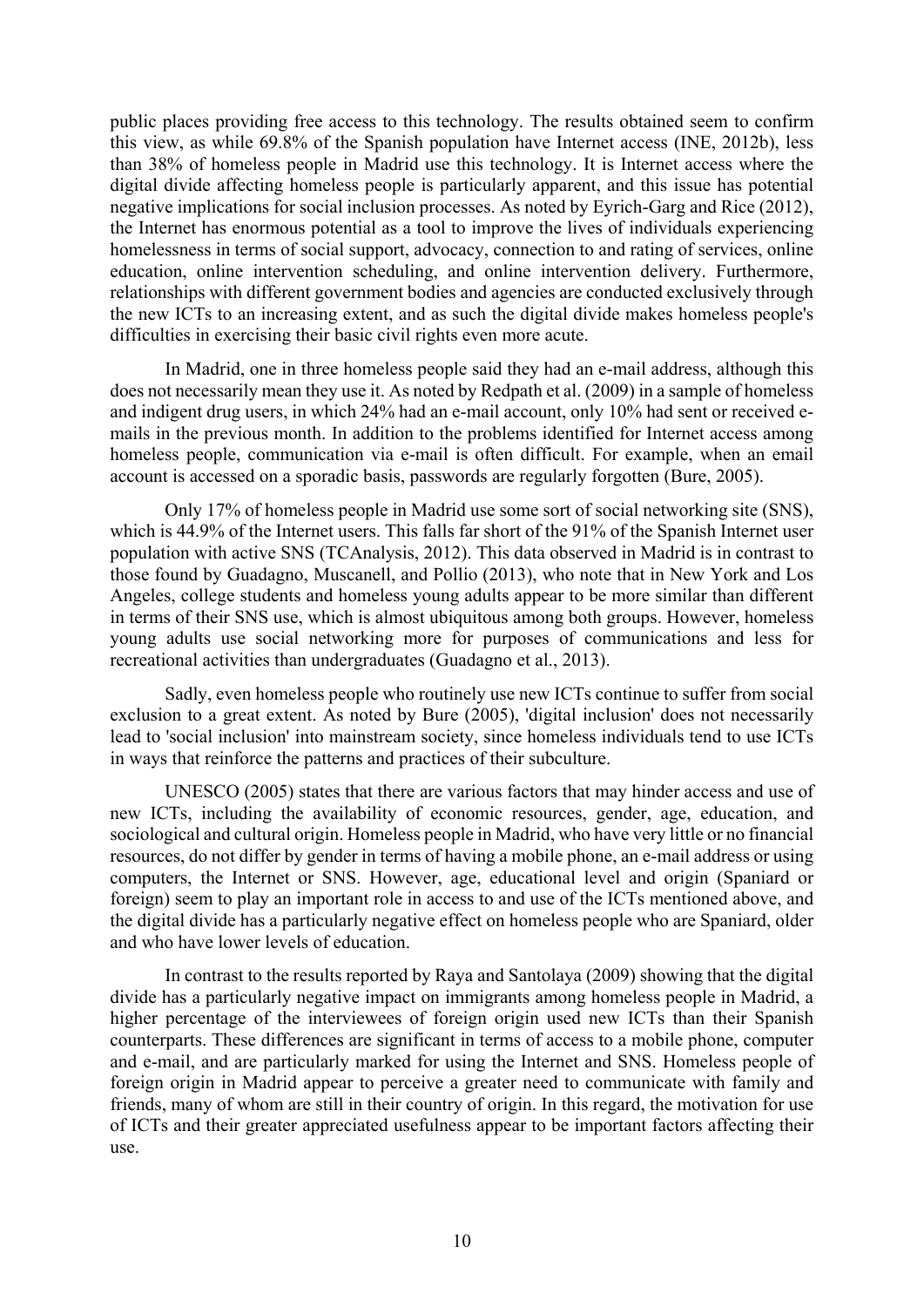Meanwhile, level of education is a relevant variable in access to and use of new ICTs among homeless people in Madrid. According to the findings of Munuera (2005) concerning the negative impact of a lack of education on the use of new technologies among the most disadvantaged groups, among the interviewees there is a clear direct relationship between the level of education and use of new ICTs, which is especially marked in the area of computing, which requires more skills of the user to be able to manage them easily. Digital inclusion involves not just access to ICTs (Thomas & Wyatt, 2000) but also 'ICT capability': the necessary skills to use the ICT in question, as well as the knowledge about when and how to use it, and the confidence to do so (Faulkner & Kleif, 2003).

Age appears to be a variable which has a major impact on the use of new ICTs among homeless people in Madrid. The highest percentage of ICT use was observed among the younger interviewees, especially when these technologies involve greater dedication and complexity. As a result, while the mean age of homeless people in Madrid is 48 years old, the mean age of homeless people who own a mobile phone is 46 years old, for those who use a computer it is 41 years old, for those who use the Internet or have an e-mail account it is 40 years old, and for those who use SNS it is 36 years old. The differences in this respect are particularly noticeable among those under 43 years old and those over 52 years old, as a percentage 4.5 times higher of the former use computers and the Internet, a percentage 4.6 times higher have an e-mail address and particularly interestingly, a percentage 21.9 times higher uses SNS: less than 2% of homeless people over 53 years old use SNS.

The significant differences in access to new ICTs among homeless people according to age, origin and level of education makes these aspects worthy of special attention when designing programmes to reduce the digital divide affecting this group. As noted by Bure (2005), new digital technologies are instead a new, complicating factor that must be taken into account in the overall process of helping disadvantaged individuals to change their lives for the better. In this regard, facilitating access to mobile telephones and the Internet, adapting technologies to their specific needs, showing them the various uses that these technologies offer in order to generate interest and motivation and enabling them to use them properly are particularly important measures for reducing the digital divide affecting the homeless, and especially the older population and individuals with lower levels of education.

#### **References**

- Bure, C. (2005). Digital inclusion without social inclusion: The consumption of information and communication technologies (ICTs) within homeless subculture in Scotland. *The Journal of Community Informatics,* 1(2), 116-133.
- Cabrera, P. (2005). *Nuevas Tecnologías y exclusión social. Un estudio sobre las posibilidades de las TIC en la lucha por la inclusión social en España.* Madrid: Fundación Telefónica.
- Cabrera, P., Muñoz, M., & Sánchez, R. (2008). *Recuento nocturno de personas sin hogar en Madrid – Invierno*. Report of the Ayuntamiento de Madrid.
- EUROSTAT (2012). *EUROSTAT NEWS RELEASE, 171/212- 3 December 212*. Retrieved 12/12/12 from EUROSTAT website: http://epp.eurostat.ec.europa.eu/cache/ITY\_PUBLIC/3-03122012-AP/EN/3-03122012- AP-EN.PDF
- Eyrich-Garg, K. M. & Rice, E. (2012). Cyber behavior of homeless adolescents and adults. In Z. Yan (Ed.), *Encyclopedia of Cyber Behavior* (pp. 284-291). Hershey, PA: Information Science Reference.
- Eyrich-Garg, K.M. (2010). Mobile phone technology: A new paradigm for the prevention, treatment, and research of the non-sheltered "street" homeless? *Journal of Urban Health*, 87 (3), 365-380.